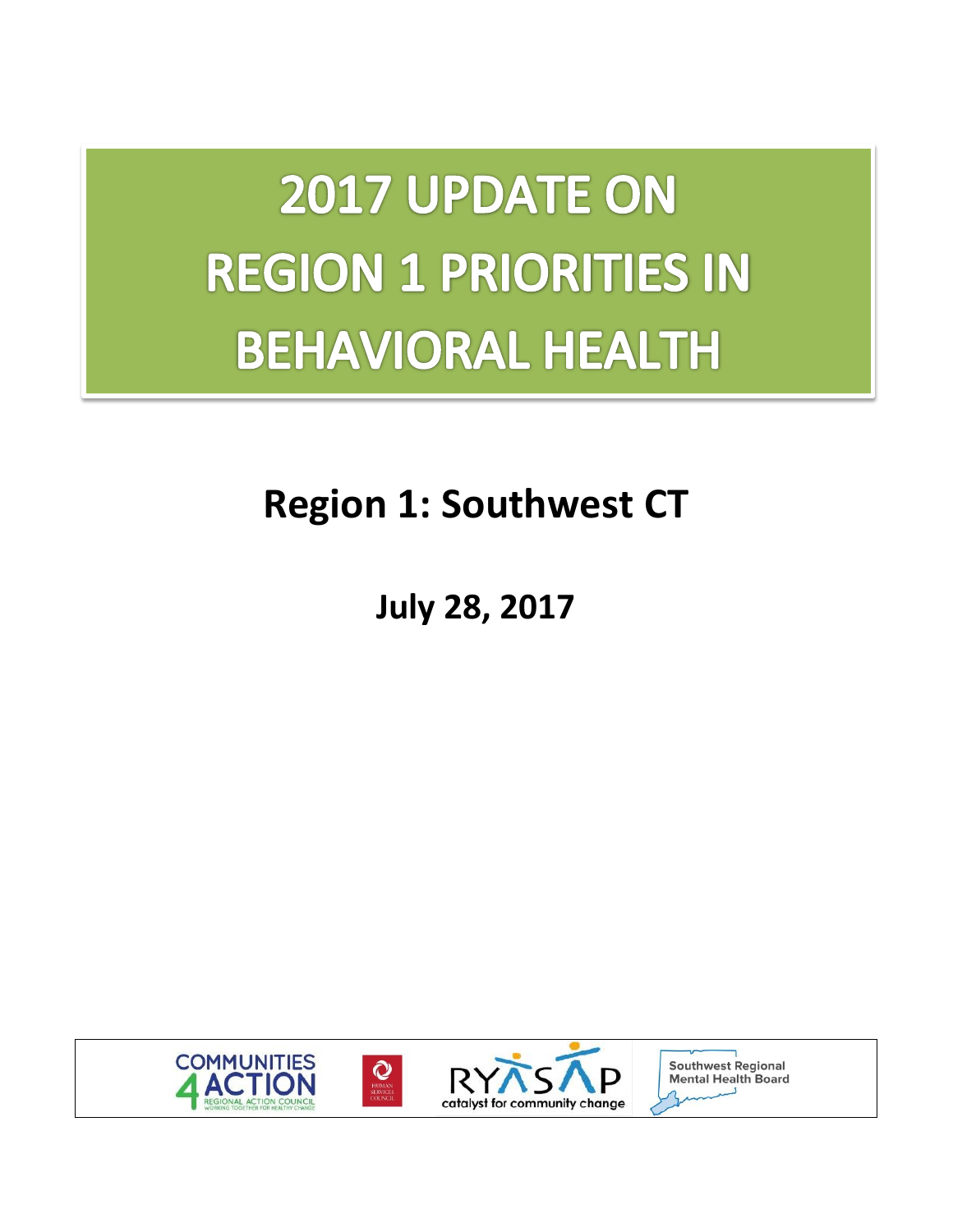**E**very other year, the behavioral health regions of Connecticut provide a needs assessment and priority planning recommendations to the Department of Mental Health and Addiction Services. This document is an update on the biannual needs assessment conducted in 2016 in Southwestern CT (Region 1). It is based on the work done by the Southwest Regional Mental Health Board (SWRMHB) and the three Regional Action Councils (the RACs include Communities 4 Action, Mid-Fairfield Substance Abuse Coalition, and RYASAP) that serve the region. The regional team was asked to answer four questions and to indicate whether needs are increasing, decreasing, or remaining the same, as well as to highlight new resources.

# **I. Mental Health and Substance Use Prevention/Treatment**

In Southwestern CT, the top three priorities identified in 2016 were (a) Outpatient Behavioral Healthcare, (b) Workforce/Capacity, and (c) Inpatient Services. All three areas remain priorities for treatment and prevention. Below we provide an update on each of these areas, including changes in the level of need and any resource or environmental changes. In addition, we provide comments on (d) Referral Sources and (e) Prevention.

#### **A. Outpatient Services: Increasing Need**

Outpatient behavioral healthcare continues to be a top priority, with the need for outpatient services continuing to grow in an environment of shrinking budgets.

#### **Needs** include:

- Behavioral health workers and other human services providers report **increasing anxiety** in all demographics:
	- o Political and budget issues—at both the federal and state level—leave **people who receive public support, state and nonprofit employees, and even those with full-time employment** in a land of limbo, uncertain about their jobs, health insurance, and other benefits and stressed about the political landscape.
	- o **Immigrants**, in particular, are experiencing tremendous anxiety due to Executive Orders and other actions related to immigration, including fears of further rollbacks of programs such as Deferred Action for Childhood Arrivals (DACA). The fear factor extends to school-aged children who are stressed about the potential for their parents to be deported. This fear is warranted: Nury Chavarria, a single working mother from Norwalk, is currently slated for deportation after working and paying taxes for 24 years and despite the fact that she would leave behind a 19-year-old with cerebral palsy to care for his three younger siblings.
- **Latinos**, a large demographic in the region, have increased risk. At the same time, one large case management agency observes that far fewer Hispanics are seeking services as a result of current immigration politics. Providers report that it is particularly difficult to get Spanish-speaking people who are uninsured into any form of counseling.
- Communities continue to point to the need for supports for **young adults** with "failure to thrive" who are living at home and isolated. Some DMHAS providers observe that young adults are not well served in their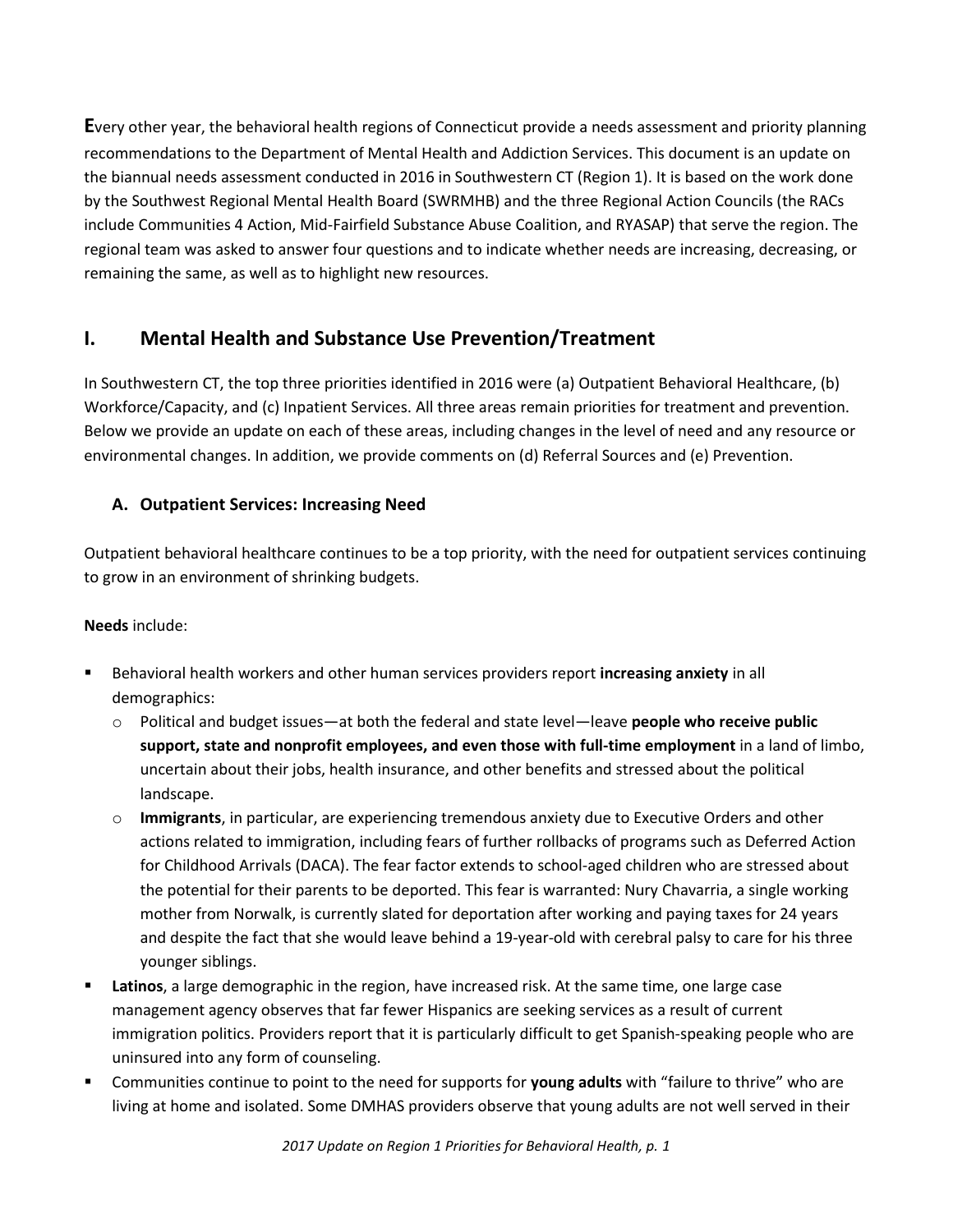residential programs, which primarily house older people. A high school counselor from Stamford identified several suicides among young adults with special needs who are particularly isolated and at risk once they exit the supports available through the public school system.

- The **opioid epidemic** is leaving a wake of bereavement, bewilderment, and guilt among families and friends who have lost someone to an overdose.
- In Bridgeport, **increased violence** may reflect all these factors and is certainly taking a toll on affected neighborhoods and families. The average number of homicides from 2001-2016 was 16.6; this year the 17<sup>th</sup> homicide occurred on July  $5<sup>th</sup>$ , only half-way through the year.
- On the **services** side, programs report high demand. One example is a local hospital that had a waitlist of 100 people seeking behavioral healthcare last summer; that waitlist is now 150.

Major changes in terms of **resources** in the area include:

- Six Residential Support Programs in the region were converted to Community Support Programs (CSP). As a result, some clients were discharged and some staff were let go. Program staff saw their caseloads double and even triple. The RSP funding in Fairfield had previously been used to help house people off the VI-SPDAT, so the program conversion created a gap in services for individuals using the Coordinated Access Network for shelter/housing.
- Optimus Health Care, an FQHC, is increasing its behavioral health portfolio in Bridgeport thanks to new funding. They are hiring doctors, nurses, and other staff.
- **The C.A.R.E.S. Group is continuing to expand its family support groups for those affected by the opioid** epidemic.
- The SUD access hotline has been expanded. Hospital staff report that it is working well.
- Substance use treatment providers are beginning to roll out suboxone, and CT Counseling Centers has a new CSSD grant.
- A new drop-in center, the "Young Adult Space!", has opened in Norwalk as a partnership between DMHAS and Triangle Community Center.
- There is increased screening for behavioral health, due to SBIRT initiatives with providers through the RACs and adoption of an integrated screening tool developed by SWRMHB and the Primary Care Action Group for use in urgent care settings, which is now in use at some area colleges, Greenwich human services (with other municipal human services coming online), and at SWRMHB's free community screenings initiative in October.

#### **B. Workforce: A Continuing Priority**

As budgets shrink, behavioral health and other human services providers are seeing their caseloads grow.

#### **Needs and obstacles** include:

 With the state budget crisis affecting housing and other sectors as well as mental health, many existing clients and community members are seeking **case management**. There are several obstacles: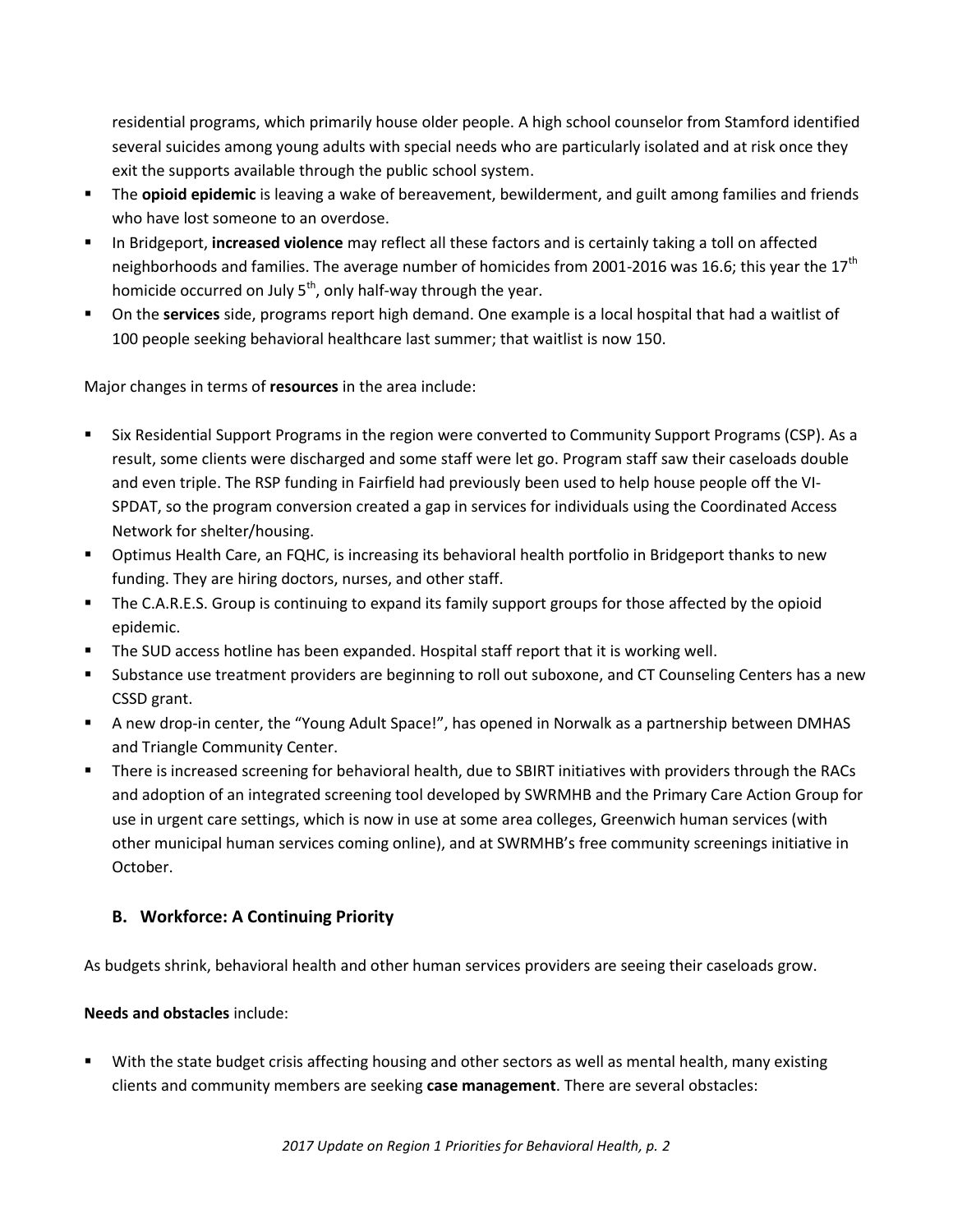- $\circ$  As already noted, Spanish-speaking clients are now less likely to come forward because of immigration policy.
- $\circ$  Case management resources in the community are limited and often targeted for specific needs. Some supports that until recently were available through case management programs, such as security deposits, have been lost as a result of DSS cuts.
- $\circ$  Case management in the context of state-funded mental health programs such as CSP is complicated by program requirements. For example, CSP staff must provide both case management and skills building to caseloads of 20 individuals with severe mental illness.
- The shortage of **Spanish-speaking providers** continues to be highlighted as an important priority.
- There is a continuing issue of access to **psychiatrists and other prescribers,** as highlighted in past reports.
- **Peers** continue to report difficulty in finding employment. Peer positions are almost entirely found in the public sector, which poses its own risks. While SWCMHS recently posted several peer jobs, some applicants withdrew their names from consideration due to job insecurity. Obstacles include:
	- $\circ$  Some peers who are otherwise qualified for recent positions are stymied by the requirement for a driver's license.
	- $\circ$  The Community Bridgers program seems to require increased funding and management attention to fulfill its promise. It has been launched twice in the region and no longer has a staff member for Region 1. While the program is trying to be flexible about its clients, its current target population is individuals with forensic involvement.
	- o Peer support is siloed in Connecticut, with Recovery Support Specialists focusing more on mental health and certified through Advocacy Unlimited and Recovery Coaches focusing more on substance use and trained through CCAR.
- **Client engagement** is of critical importance to the success of virtually all behavioral health programs. However, the level of effort required of staff (outreach and case workers, recovery support specialists, clinical providers) is significant. In the current funding climate, resources must be provided to fund engagement efforts throughout the system. Peers are an underutilized source to tap for this work.

#### New **resources and opportunities** include:

- Workforce members continue to benefit from many trainings, including those offered by the Regional Action Councils and SWRMHB:
	- $\circ$  Regional Action Councils continue to train more providers in SBIRT and A-SBIRT.
	- o Narcan trainings offered by RACs to staff working in judicial and to community members-at-large. Over 400 Units of Narcan were distributed to CT Counseling for distribution to staff and clients in 3 locations.
	- o ATODG trainings to clinical staff.
	- o Behavioral Health Forum for providers on "Ethical Dilemmas in the Digital World," which included a look at HIPAA as it relates to digital communication. This annual forum is organized by Communities 4 Action.
	- $\circ$  QPR suicide prevention training provided by RYASAP and Communities 4 Action to Community Health Workers at an FQHC as they expand their behavioral health services in the Bridgeport area.
	- o Mental health workshop for librarians provided by SWRMHB and MFSAC.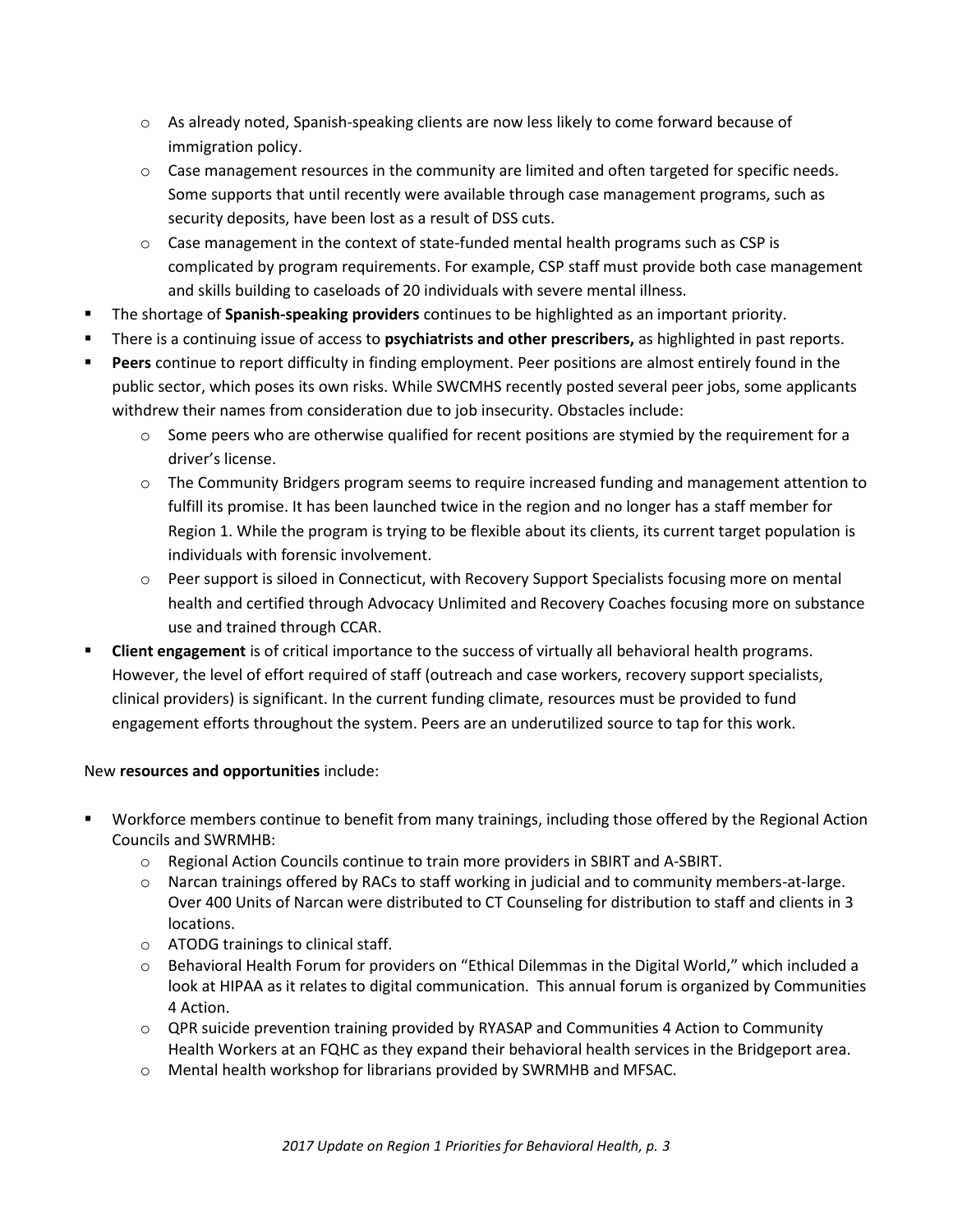- $\circ$  Training on use of an integrated behavioral health screening tool provided to urgent care workers and municipal social services by SWRMHB.
- $\circ$  Mental Health First Aid offered throughout the region on a regular basis by all parties.
- House Bill 6483, which was generated by SWRMHB and its Catchment Area Councils, was signed into law as part of Public Act 17-146. This act creates a task force to consider options around the psychiatric workforce shortage and negotiate among different stakeholders to make recommendations.
- There are two initiatives in the region around the federal "CLAS" standards: Culturally and Linguistically Appropriate Services Standards. One is a learning collaborative for child-serving agencies, funded by DCF. Another is through the Greenwich Community Health Improvement Project, co-funded by YNHH and SWRMHB, with an upcoming leadership retreat for health and human services agencies.
- Non-clinical workers open up new avenues:
	- $\circ$  Senate Bill 126 passed and will define the roles of Community Health Workers in the state, including the possibility of certification. This could open up options for outreach workers in behavioral health and could dovetail with peer support specialist initiatives.
	- o SWRMHB's House Bill 6887, to provide insurance coverage for peer support services offered in the context of a behavioral health program, did not pass during the 2016-17 legislative session but did gain traction. This bill will be revisited during the upcoming legislative session with continued consultation with all peer advocacy groups.
	- $\circ$  There is now a national peer certification program, developed by peers at Mental Health America, that is based on a national survey of employed peers as well as a workforce needs assessment by hospitals and health organizations. Peer work in CT should build on this.

#### **C. Inpatient Services: A Continuing Priority**

The **need** for inpatient care continues:

- Inpatient admissions for psychiatric evaluation as well as detox beds remains difficult. As an example, in May one Darien family struggling to get a placement for their 11-year-old boy ended up requesting assistance from Senator Duff's office after their son was deemed unsafe by Child Guidance, sent to the local Emergency Room and kept there for more than a day, then sent to Yale. Yale was unable to find any other hospital to discharge him to.
- SWCMHS notes highly complicated cases that have been extremely difficult to get into hospitals as well as to find placements for following discharge.
- The "revolving door" of people going in and out of hospitals continues. Hospitalizations in many cases are simply not long enough, with individuals going from IOP to the hospital back to IOP and right back to the hospital.

An important **resource** in reducing inpatient hospitalizations is the Community Care Teams (CCTs) in Bridgeport, Norwalk, and Stamford. The CCTs have been able to help individuals to significantly reduce the number and length of stay of hospitalization: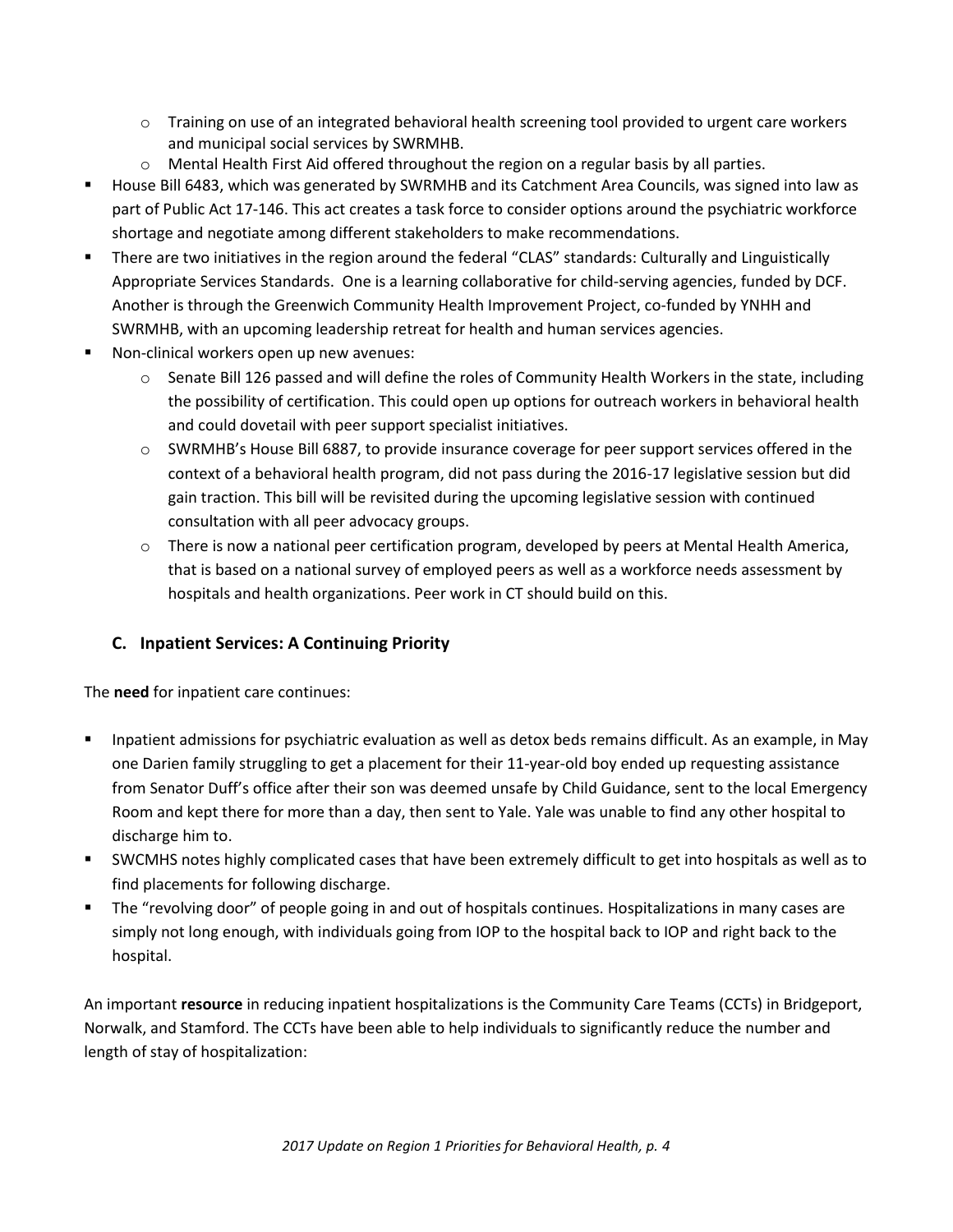- Data reported in 2017 by the Norwalk CCT showed a 43% decrease in total ED visits and a 29% decrease in inpatient days among CCT clients when comparing two six-month periods. From 2016-2017, average ED visits per patient decreased by 39.6% and average inpatient days decreased by 41.7%.
- Data reported in 2016 by the Bridgeport CCT showed a 41% decrease in total ED visits, a 53% decrease in inpatient days, and a 52% decrease in total psychiatric inpatient days as a result of CCT intervention.

All CCTs meet weekly to identify challenges in their catchment area and address patient needs. One of the common themes is the need for affordable and subsidized housing which is an important contributor to reducing hospitalization. Continued investment in the CCTs is needed.

#### **D. Referral Sources: Need for Adequate Support**

It is essential for people to be able to find resources when needed. The state has multiple **referral resources** not only 211 but Network of Care, CT Clearinghouse, Beacon Health Options, etc.—and local agencies, including the RMHBs and RACs, work to ensure that there is "no wrong door." However, there is a critical **need** to make sure that the referral resources are well-enough funded to be relied upon, while also ensuring that information is available through multiple media: online, phone, posters, social media, etc. Specific recommendations follow:

- 211 is a critical resource, however, providers and clients regularly report long wait times to get through. One local FQHC trains its entire staff to use the 211 InfoLine website rather than even try to call.
	- o We strongly support efforts to improve this resource.
	- $\circ$  We recommend that 211 create a way for agencies to update their own online profile so that the site can always be up to date. There could be one user and password per agency, with an annual reminder emailed out through state agency networks to update the profile.
- Mobile crisis for children is swamped. On the adult side, the mobile crisis service operates with different hours in different regions of the state. As a state resource, it should be consistent.
	- o Within Region 1, the service was decentralized, then centralized, then decentralized again.
	- o Hours of operation have changed without communities being informed.
	- o The service has not been available on holidays.
- Access Mental Health CT provides a very effective and much-needed service throughout the state and should be protected at its current funding level. As a three-year average, this service has provided over 100 psychiatric consultations per week to support pediatric mental health in the state.
- The expanded substance abuse hotline is a useful service, but not enough people know about it.
- Within hospitals, it is very difficult to ensure that all case workers and other staff know enough about community options for referrals. We recommend embedding referral information in the Electronic Medical Records if possible.
- Public media (e.g., highway billboards, bus posters) and social media should be used strategically by state agencies to raise awareness of 211, mobile crisis, and resources targeted to different populations (e.g., TurningPointCT.org and the Young Adult Warmline).
- Community networks (e.g., pharmacies, libraries, churches) should be targeted directly both by the appropriate state agencies as well as by RMHBs and RACs which can provide regional resource guides, "Need Help?" posters, wallet cards, etc.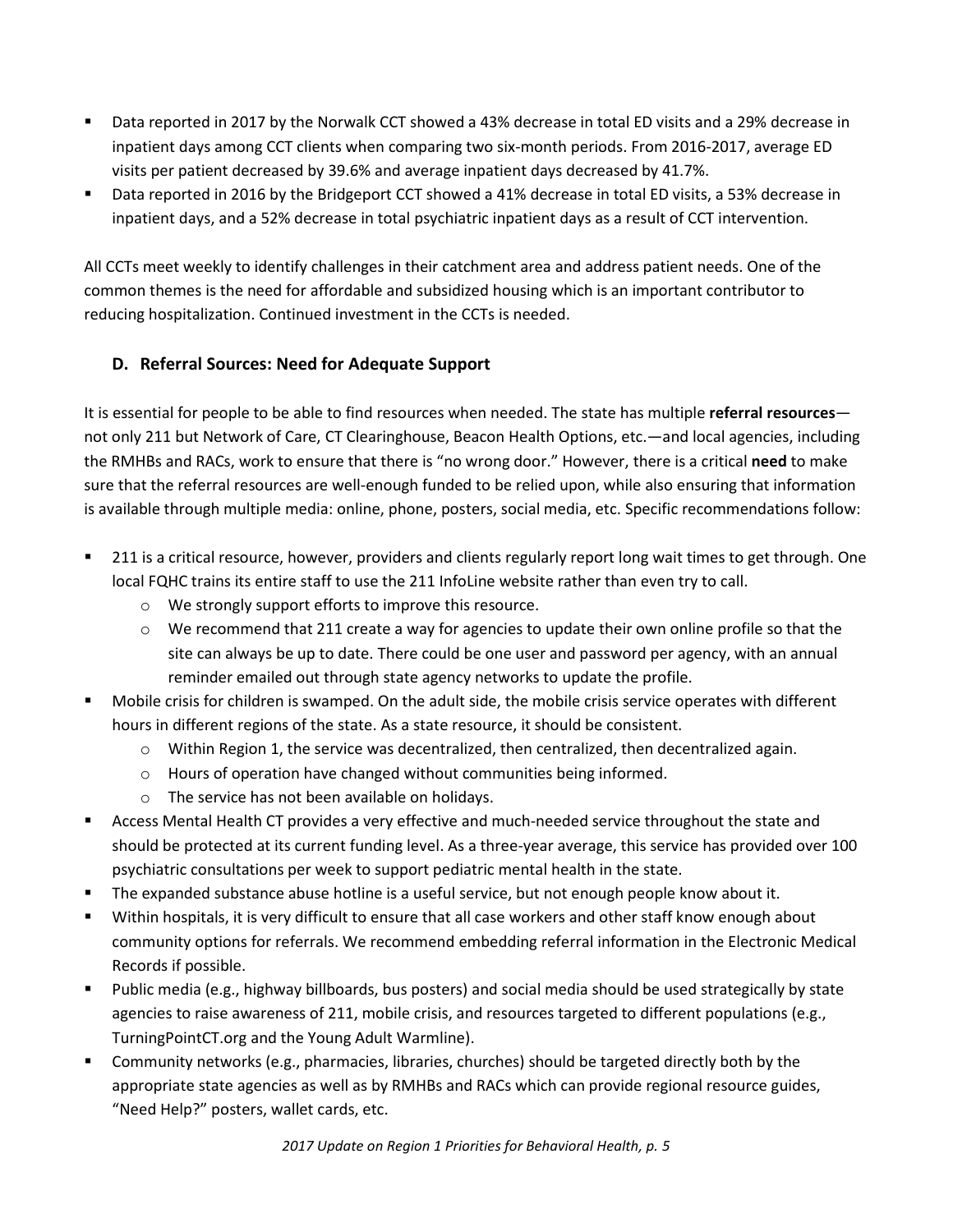#### **E. Prevention/Promotion: Constant Need**

As noted in last year's report, investments on the community wellness and health promotion side of the continuum are more cost-effective and preventive than investments in residential and inpatient treatment. There is always a **need** to educate the public around mental health and substance use because there are always new populations and unmet need. In addition, a few specific issues include:

- Currently the most visible prevention efforts are related to the opioid epidemic, yet mental illness, alcohol, and marijuana all play a role in this epidemic and are continuing issues. Furthermore, emerging issues such as increasing supply of purer, cheaper meth should be addressed.
- Not only young people but their parents have no perception of harm from marijuana. National statistics, other state laws, and the current budget crisis point to the likelihood that the state of CT will legalize recreational marijuana in the near future. There is a need to educate the public and legislators in advance.
- Public education efforts should make use of mass media and social media. Messages developed in one community can be used in others without reinventing the wheel.
- There is a need to continue to reinforce the message around storage and disposal of opioids. This includes working to reduce access such as through efforts to increase blister packaging.
- Funding needs to be maintained for the efforts and agencies that help raise awareness, provide community education and resources, support screenings, and assist with information and referrals. These agencies include the RMHBs and RACs!
- To prevent overdoses, it is essential to have Narcan in all emergency departments, police departments, and provider agencies, and to make it available to all users and their loved ones.
	- o The supply of Narcan needs to be increased. Bulk shopping for supplies should be considered, including negotiated prices between DMHAS and DPH.
	- o Emergency departments should be supported in developing policies to distribute Narcan kits to people who have overdosed.
	- o Police departments should be encouraged to update their policies and procedures so they can get more Narcan when the initial supply is used up.

**Resources** worth highlighting include:

- Multiple behavioral health screening efforts in the region including the efforts described above to integrate screening into social services, urgent care and other points of contact with the public, as well as ongoing efforts to work with providers around initiatives such as A-SBIRT.
- The RACs have a strong focus on educating prescribers and community members around the opioid epidemic.
	- o Through the new STR grant, Mid-Fairfield Substance Abuse Coalition, in collaboration with RYASAP and Communities 4 Action , is supporting Local Prevention Councils to address this issue.
	- o Communities 4 Action has developed a new regional website to raise awareness about opioids, NoRXabuse.com.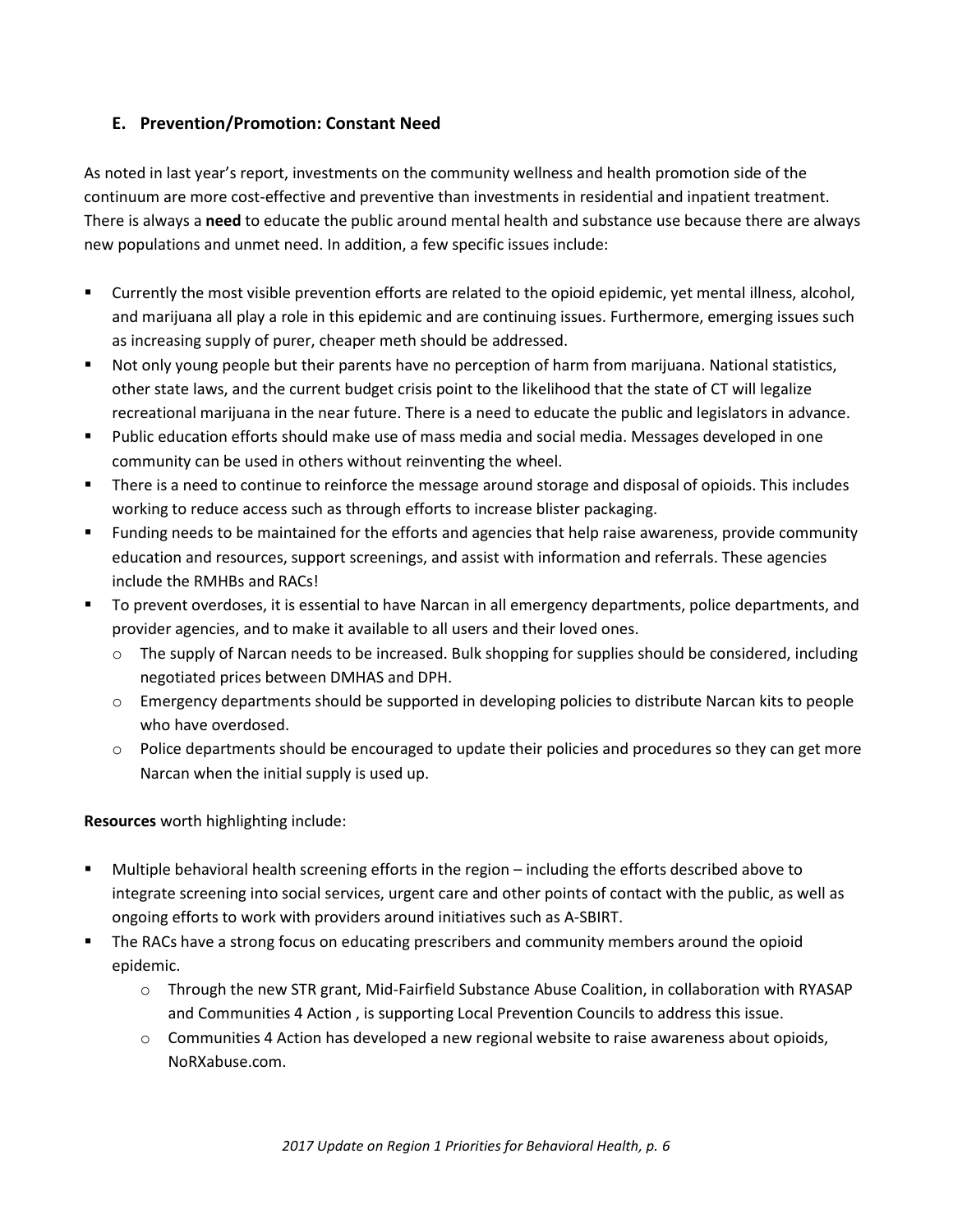- $\circ$  RYASAP is managing an AmeriCorps grant for opioid abuse and related risk factors. There will be 30 AmeriCorps volunteers embedded in RACs, Local Prevention Councils, and identified agencies from New Haven through Greenwich.
- SWRMHB's TurningPointCT.org project supports mental wellness in teens and young adults by providing peer information and support. New elements include:
	- $\circ$  A new podcast that will post biweekly discussions of relevant topics among young people. (Five podcasts have been recorded to date but not all have been posted yet.)
	- o A blog about recovery from heroin addiction ("The Monkey on My Back") by a young adult advocate who has lived experience with mental illness, addiction, and incarceration. The blogger and project's Communications Specialist, Allison Kernan, is an outstanding public speaker who has been giving talks at high schools, colleges, and to parent and provider groups around the state, as well as serving on the Alcohol and Drug Policy Council.
	- o TurningPointCT is a subcontractor on DCF's new ASSERT grant. The project staff will play a role in identifying and making available information about Alternative Peer Groups for substance abuse.

# **II. New Trends and Emerging Issues**

## **A. Budget Decisions at the State Level**

A critical issue is the **crisis-based decision-making** by state agencies attempting to respond to the state budget. State agencies are protecting direct and costly services (such as inpatient care), but this comes at the expense of preventive and cost-effective services in the community. **If this trend continues over the next 10+ years of projected significant budget deficits, the gains made by Connecticut in developing a continuum of communitybased recovery support services will be lost.** Effects are already being felt:

- The siloes between mental health and substance use, and even within substance use prevention (opioids vs alcohol) are becoming worse because of how funding is targeted (e.g., the STR grant). Grants and contracts should be written to enable funds to be used for joint programming for mental health and substance use.
- Needed, effective programs are being cut or reduced despite their demonstrated benefits to the public and their overall cost savings to the state:
	- o The Local Mental Health Authorities (LMHAs) in Danbury and Torrington that were slated to be privatized were *not* the lowest-functioning ones but some of the high achievers.
	- o Access Mental Health CT, which uses telepsychiatry to provide access to prescribers and earlier specialized intervention for children and adolescents, is threatened with the same 10% (or more) cut as other providers, even though it provides a unique niche service that should actually be increased.
	- o Melissa's Project (a program of Guardian ad Litem), which serves some of the most vulnerable and indigent people, has received a 33% cut despite data showing impressive cost-savings as well as improved care coordination and outcomes for a population that will not receive this service otherwise.
	- o Ancillary and supportive services, such as CLRP, the RACs, and the RMHBs are all at risk yet provide vital, extremely low-cost prevention, education, system coordination, information and referral,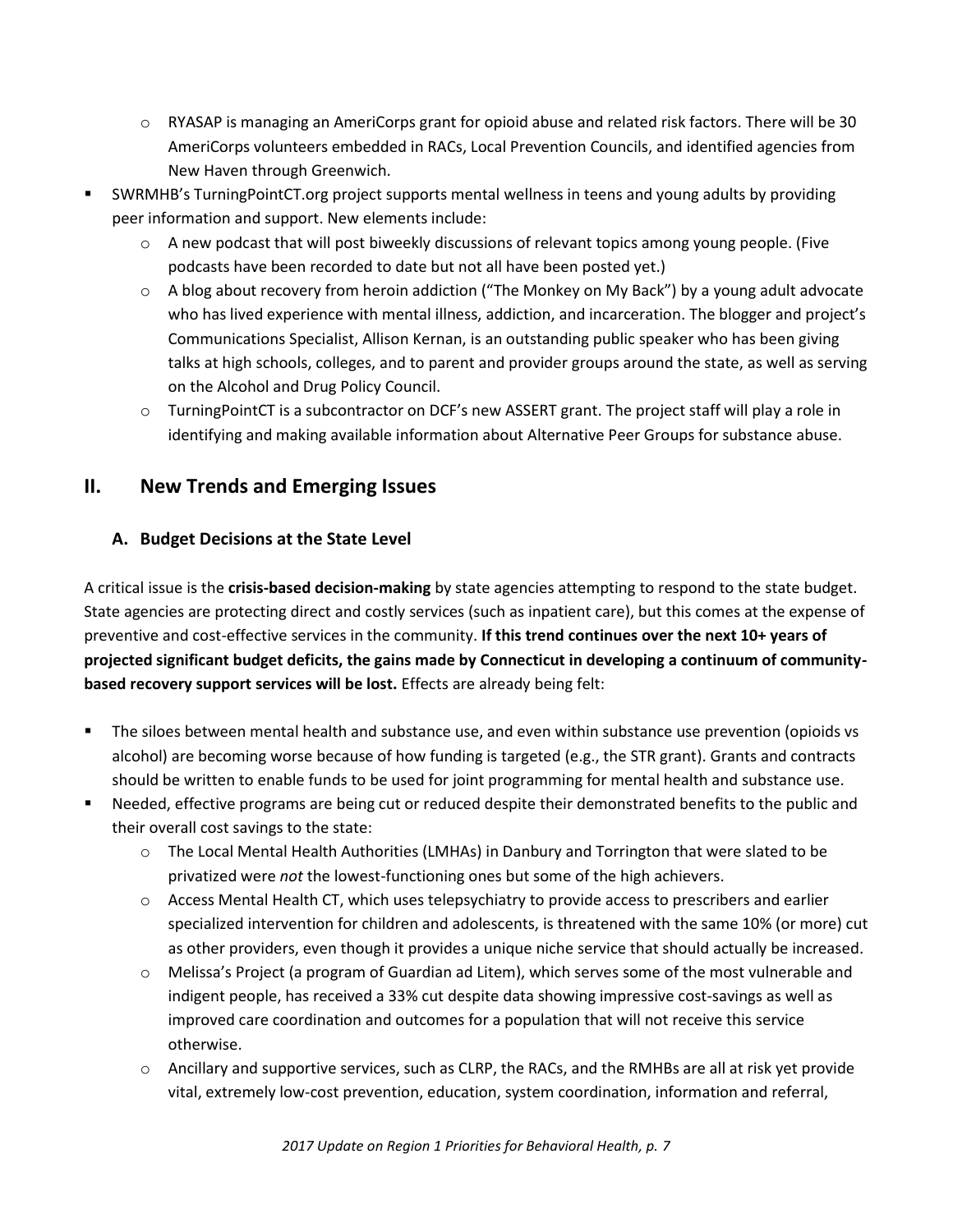evaluation, and advocacy services. Without these services, both individuals and communities will find it harder than ever to navigate the system, provide education, or benefit from ideas and opportunities in other communities.

 In this context, there are no resources to develop intentional and systematic programs like widespread screenings or low-cost technology solutions such as apps and robocalls that support recovery.

These decisions will have a tremendous impact on the health outcomes and quality of life of the behavioral health population. As noted last year, many question the priority given by DMHAS to inpatient care over outpatient services and community supports. Many recommended a complete inversion of DMHAS's priorities. Questions have been raised about the decision-making process and the extent to which community representatives such as the State Board or RMHBs are able to provide input into DMHAS's decisions about program closures and reductions.

#### **B. Other Trends and Special Populations**

Other issues affecting our communities (some of which were mentioned earlier) include:

- **Federal policies**:
	- $\circ$  Immigrants fear deportation; they aren't seeking the help (medical/addiction) they need.
	- o Risk of repeal and replace of the Affordable Care Act
- The **budget** being unresolved, both at the federal and state level. This impacts:
	- o *Clients:* Because the components of the service system are interrelated, many social determinants of health have been already impacted by the budget cuts. As a result, the same individuals may experience reductions of service in multiple aspects of their life: shelter, mental healthcare, etc.
	- o *Provider agency staff:* Personnel at all levels are uncertain about their job security.
	- o *Services:* Agencies are unable to do long-term planning or even project their FY18 budget. While aware of the need to reduce hours, staff, and programs, they do not know when or by how much.
- Intensive **focus on the opioid epidemic**, leaving gains in other areas of prevention at risk. Prevention has focused for many years on alcohol and tobacco, and rates of use have decreased as a result. Prevention strategies have to be instilled and maintained for all substances, and mental health promotion must be supported as well.
- The **impact of medical marijuana laws** continues to develop as new diagnoses are added and new dispensaries are opened. There is a reasonable probability that recreational marijuana will also be legalized. Issues include:
	- o Mobile crisis reports a negative impact of medical marijuana on people with severe mental illness.
	- o There have been reports of people getting their medical marijuana cards without due diligence. One doctor in Region 1 was already closed down for this reason.
	- $\circ$  Direct-to-consumer advertising is promoting the ability get evaluated and signed up for a medical marijuana card, which is likely to lead to increased usage.
- **Special populations** include:
	- o the undocumented
	- o suicides in the LGBTQ population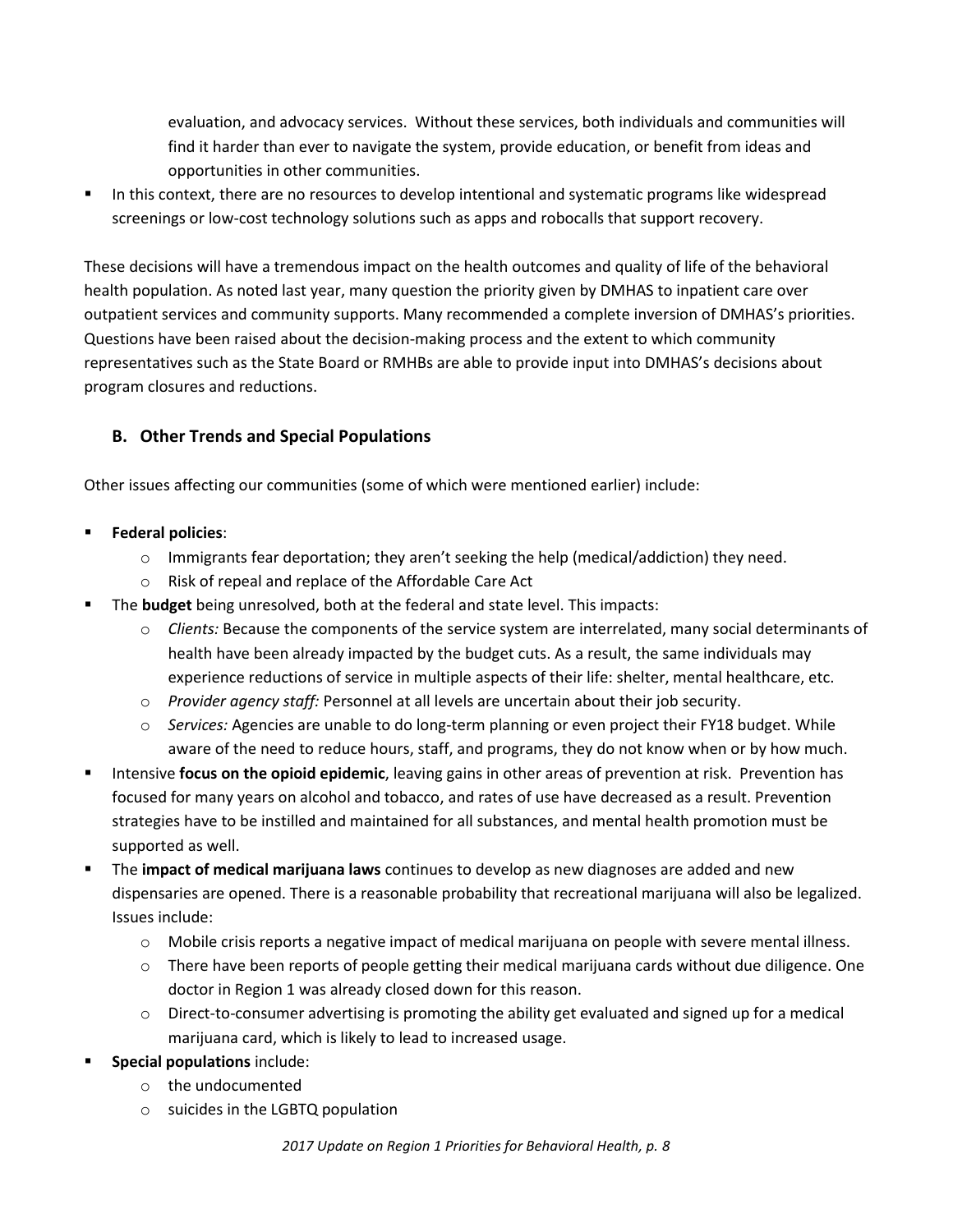- o suicides among those with developmental disabilities
- o young adults, especially those experiencing or at risk of homelessness (see 2017 Youth Homeless Point-in-Time Count). There is a need for group housing aimed at young adults as well as for services and supports within provider agencies that are age-appropriate.

**Emerging areas of interest** for providers in Region 1 include:

- Culturally & Linguistically Appropriate Services (discussed earlier).
- Citizenship initiatives, which were presented by Yale PRCH at the SWRMHB Annual Meeting and will be followed up this year.

## **III. Most Important Priorities**

Priorities identified in our region include:

- Consistent approach to **screening** is needed. Although we are making headway by increasing the number of people trained in SBIRT and A-SBIRT, this does not always translate into consistent, systematic approaches to screening. Unless screening is part of a systematic process, individuals who may benefit from screening are missed. In addition, consistent screening provides the opportunity for positive feedback for healthy choices; something that has been shown to be very effective to reduce risky behavior in youth.
- **Remove the siloes** between mental health and substance use. Consistent regional MH/SA provider meetings facilitated by the DMHAS regional manager and CCT teams have helped to identify and address gaps for clients, most of whom require both mental health and substance use services. However, further steps to desilo these services would strengthen the co-occurring services that are in increasing demand. One step could be to explore DMHAS increasing the contracts for Co-occurring Disorders services versus strictly Mental Health and Substance Use separately.
- As noted above under Question 2, it is important to continue to advocate for services needed for a **holistic approach to community-based treatment**. Mental Health and Substance Use Disorder service providers continually identify lack of services essential to their clients' recovery, e.g. affordable housing, employment, etc.
- Region 1 RACs, SWRMHB, and their respective members have been instrumental in introducing and/ or providing strong advocacy support for **legislation** that has had a significant impact in a number of areas such as in harm reduction (e.g. Expansion of Good Samaritan Law for Narcan administration) or addressing workforce issues (as noted earlier in the report). We recognize the importance of legislation and regulations and have identified the following priority areas:
	- $\circ$  Reintroduce peer support services bill that would increase employment by peers and expand access to peer supports to individuals with private insurance .
	- o Work on amending building codes to include lockboxes.
	- o Promote regulations to ensure opioid prescriptions are in blister packs (we already have a workgroup addressing this).